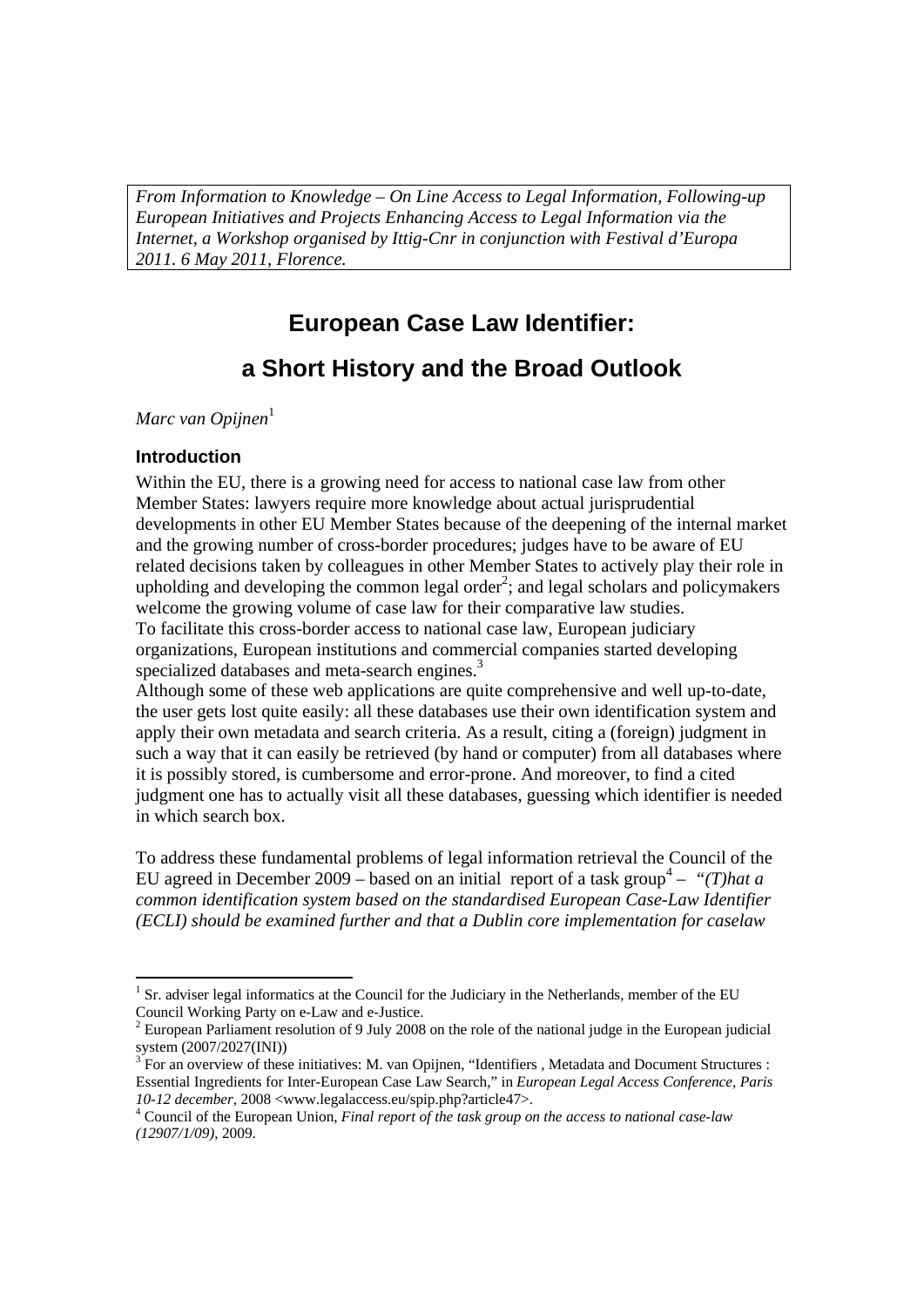*should be defined."*<sup>5</sup> After extended preparatory work by the task group – in close cooperation with the Court of Justice, European judiciary networks and standardization initiatives – a technical standard was set in December 2010 with the 'Council conclusions inviting the introduction of the European Case Law Identifier (ECLI) and a minimum set of uniform metadata for case law' (hereafter: the ECLI Conclusions).<sup>6</sup>

The ECLI framework has five essential components, which will be outlined below: the ECLI syntax, the metadata, the national ECLI co-ordinator, the website and the search interface. Finally, stock will be taken of current developments regarding implementation.

# **ECLI Syntax**

The annex to the ECLI Conclusions gives precise specifications on the constituting components of the identifier, which basically consists of five (mandatory) parts, separated by colons:

- 'ECLI' as the self-descriptor;
- EU country code;
- A national court code:
- The year the decision was rendered;
- An ordinal number, with a maximum of 25 alphanumeric characters.

A valid ECLI would e.g. be: ECLI:NL:HR:2011:4563, which could be a decision of the Supreme court in the Netherlands.

Both by lawyers and computers an ECLI can be recognized and interpreted quite easily.<sup>7</sup> ECLIs can exist alongside other (national of commercial) identifiers or even encapsulate them. The ECLI syntax might look quite long, but because all essential information is comprised within the ECLI, the total number of characters used to cite a case will be drastically reduced. Specific references indicating where to find a judgment are no longer necessary if the ECLI search interface is realized.

### **Metadata**

Many case law databases use their own technical and semantic solutions for storing metadata. And even if the Dublin Core ('DC') metadata set is used, interoperability problems arise from the fact that this standard is not strict enough on how and where to store specific (legal) metadata. Therefore the ECLI Conclusions give guidance on how to use a subset of  $DC^8$  for case law documents. Nine of thse fields are mandatory if the document has to be retrievable via the ECLI search interface. The use of eight other – optional – DC elements is also defined.

<sup>&</sup>lt;sup>5</sup> Conclusions of the Council on European Case-Law Identifier (ECLI), 17377/09, JURINFO 158 <sup>6</sup> 16871/10 <http://register.consilium.europa.eu/pdf/en/10/st16/st16871.en10.pdf>The document will be

published in the C-series of the Official Journal of the EU shortly.

<sup>7</sup> See on the basic technical considerations of the ECLI-structure: M. van Opijnen, "Finding Case Law on a European Scale - Current Practice and Future Work," in *Legal Knowledge and Information Systems - JURIX 2008: The Twenty-First Annual Conference*, ed. E. Francesconi, G. Sartor, and D. Tiscornia (Amsterdam: IOS Press, 2008).

 $8$  <http://dublincore.org>